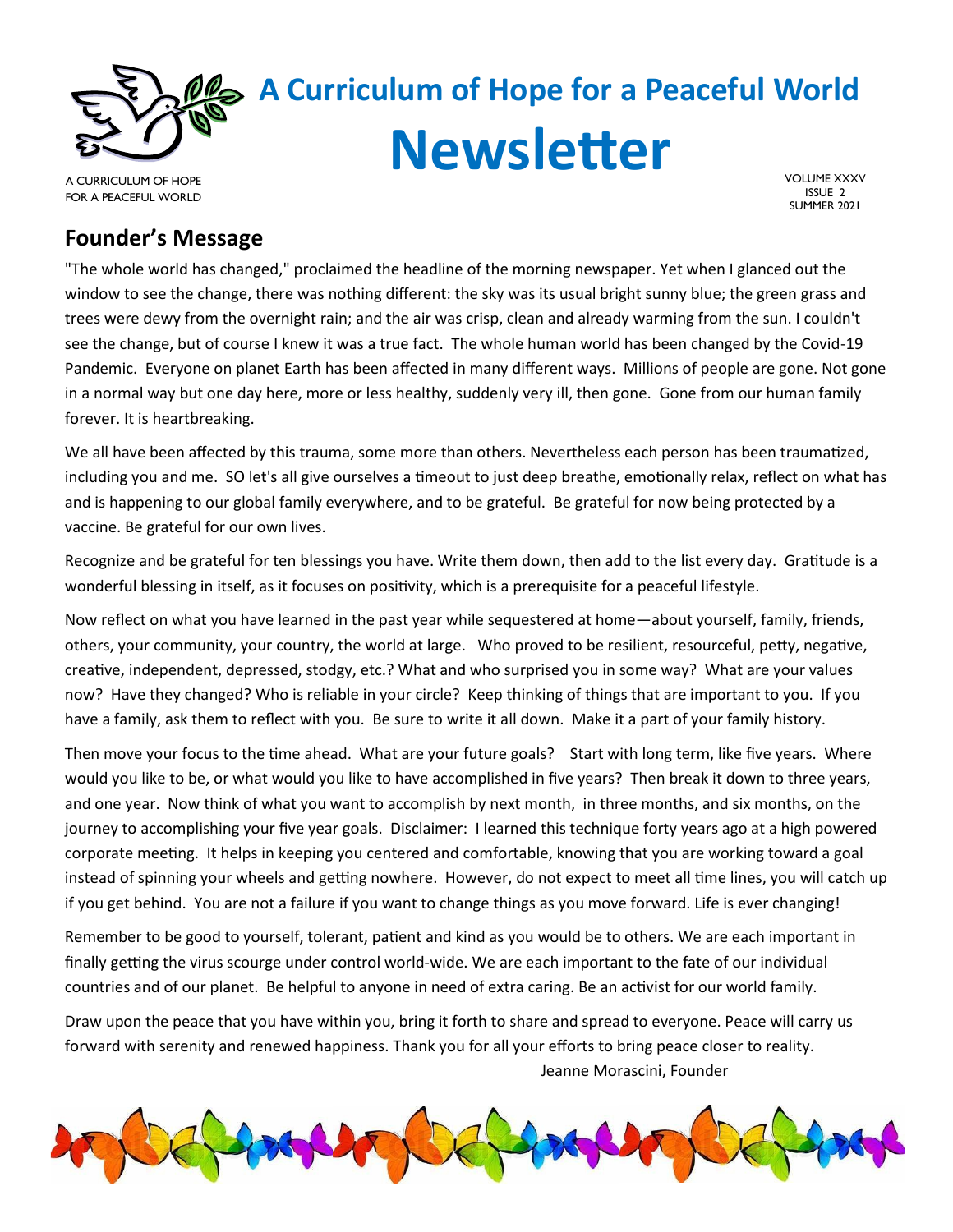### **Social and Emotional Learning** ~Managing Emotions~Conflict Resolution÷Build Self-esteemTeam work~Goal Setting~Growth Mindset~Critical Thinking

**Project Based Learning** (PBL) Project Based Learning is similar to inquiry-based instruction. The concept has been revamped and reenergized, and is gaining serious momentum as an instructional model. Students answer a driving question by working on a project over time that engages them in solving an authentic real-world problem or answering a complex question. Students demonstrate their knowledge and skills by creating a product or presentation that is shared with a real audience—developing content knowledge, collaboration, critical thinking, creativity, and communication skills. Teachers connect strategic direct instruction to the standards in both reading and math. Excellent resources, including videos of projects in action and ways to get started, can be found at the **Buck Institute for Education PBL Works** [www.pblworks.org](http://www.pblworks.org) 

**Understood** is a non-profit dedicated to serving the millions of families of kids who learn and think differently. The site contains videos and information for families, educators, and young adults. Among the topics for teachers are resources for understanding IEPs, and for working with families, which are available in English and Spanish. [www.understood.org](http://www.understood.org)

**5 social-emotional learning games to play with your child by Kate Kelly** Families can help their children develop social and emotional skills by playing these simple "games" found at: [www.understood.org/articles/en/social](http://www.understood.org/articles/en/social-emotional-activities-for-children)-emotional[activities](http://www.understood.org/articles/en/social-emotional-activities-for-children)-for-children. The goal of one, called Starfish and Tornados, is to help kids notice how much energy they are feeling inside. When they know they have too much energy, they can either use their own calming skills or ask for help from a trusted adult. This article has some great ideas and information on working with children to help them learn to cope with feelings, set goals, get along with others, deal with their emotions and manage their body movements. 

**National Educators Restorative Practices** has a free Connection Toolkit with resources for elementary and high school teachers to help build relationships, classroom connections and teamwork. You can find more about 60-Second Relate Breaks, 2-Minute Connections, 90-Second Spark, Pulse Meters, Treatment Agreement, and GTKY Circles at [https://](https://stephen-murray-nedrp.squarespace.com/ctsixtysecond) stephen-murray-[nedrp.squarespace.com/ctsixtysecond.](https://stephen-murray-nedrp.squarespace.com/ctsixtysecond) One of the revelations we took away from teaching virtually was that daily check-ins were a way to not only identify feelings, but also to build self-esteem, classroom connections and engagement.

In response to the need to address the learning gaps students will have as we return in the fall, educators are being urged to **"accelerate" not remediate.** This means identifying the most important skills the students will need to know going forward. Refer to this article from the Institute for Education Policy at the Johns Hopkins School of Education [To catch students up, don't remediate. Accelerate. | Hub \(jhu.edu\)](https://hub.jhu.edu/2021/05/06/accelerate-learning-to-bridge-covid-19-education-gaps/) for more information. It will be critical that educators adopt strategies that enable students to develop a **growth mind set**. When students have a growth mind set, they know that learning is about not knowing...yet. Students understand and appreciate the struggle and challenge of mastering something new. They recognize the growth in their "brain muscles" and understand that their actions help them to overcome obstacles and meet with success. This article has more information to help students, teachers, and administrators believe in themselves and develop the growth mind set needed to meet the new challenges they will face this fall. [https://soeonline.american.edu/blog/growth](https://soeonline.american.edu/blog/growth-mindset-in-the-classroom/)-mindset-in-the-classroom/

"Education is simply the soul of a society as it passes from one generation to another." – **Gilbert K. Chesterton**

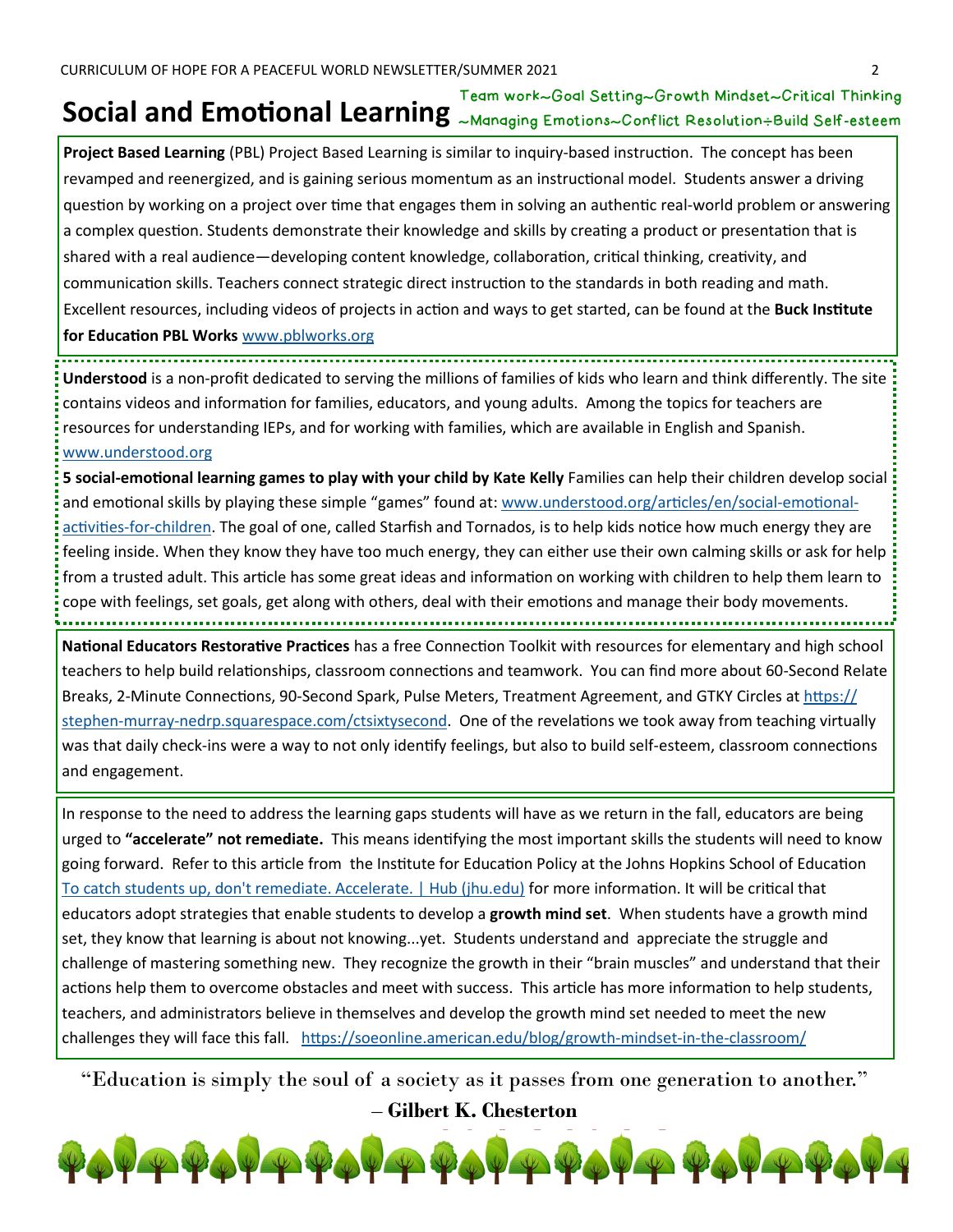## **Caring for Our Planet**

On the June 25, 2021 **TED Talk**, **An SOS From The Ocean,** marine biologists Asha de Vos, Ayana Elizabeth Johnson, and Alasdair Harris, and oceanographer Sylvia Earle discuss how we can save the ocean to save our planet. To listen to the podcast go to [An SOS From](https://www.npr.org/2021/06/17/1007618592/an-sos-from-the-ocean)  [The Ocean : TED Radio](https://www.npr.org/2021/06/17/1007618592/an-sos-from-the-ocean)  [Hour : NPR](https://www.npr.org/2021/06/17/1007618592/an-sos-from-the-ocean) or download from your App store.

"The next five years may be the most important in the next ten thousand for our planet. There are plenty of reasons for hope, yet every day, doors of opportunity close. We know what to do. Now is the time to act."

—Dr. Sylvia Earle

*On Netflix:* **Mission Blue:**  2014 documentary about Sylvia Earle. **Chasing Coral:**  2017 look at coral reefs. **A Plastic Ocean**: 2016 film on how millions of tons of plastic end up in the ocean every year. **My Octopus Teacher:** 2020 film that shows the connection between the filmmaker Craig Foster and the inner world of the octopus.

**Dr. Sylvia Earle** is a marine biologist, oceanographer, explorer, author, and lecturer. She has been a National Geographic explorer-in-residence since 1998. Earle was the first **I** female chief scientist of the U.S. National Oceanic and Atmospheric Administration, and **I** was named by Time Magazine as its first Hero for the Planet in 1998. Earle is also the president and chair of **Mission Blue**, founded in 2008 as a non-profit dedicated to inspiring action to explore and protect the ocean. Mission Blue identifies **Hope Spots**, ecologically important areas of the ocean that, if protected, can regenerate the ocean back to health. Some Hope Spots are already formally protected, while others still need **defined protection. There are over 200 organizations, from large multinationals to small I** nonprofits, that are Mission Blue partners in support of Hope Spots. Visit [https://mission](https://mission-blue.org/)-**I** [blue.org/](https://mission-blue.org/) to find out so much more.

**Making Sustainable Change** is a collaborative effort of **America's Plastic Makers**® and their partners seeking to end plastic waste. They have set a goal of making 100% of plastic packaging used in the U.S. reusable, recyclable or recoverable by 2030, and eliminating plastic packaging waste by 2040, by changing the way we look at and value plastic—not as something that is used once and thrown away, but as something of value. If plastic is considered a reusable valuable resource, then designing new products, new types of plastic, and new ways of recycling, can reduce/eliminate the impact of plastic on the environment. Learn more about progress toward this goal, including advances in reuse and in production. You can see their plan to address plastic waste, and goals for creating a circular economy, which is a renewable lifecycle for every plastic product, going directly from being used once, to being used again (and again), to being used for other purposes. [Plastics Innovation and Recycling News | Making Sustainable](https://www.plasticmakers.org/news/)  [Change \(plasticmakers.org\)](https://www.plasticmakers.org/news/)

**The Philippines** is the world's third biggest plastic polluter. Waste material, even from municipal collections, gets into the rivers and into the Pacific Ocean. Most people do not have access to industrial recycling and shipping waste to China is not an option. Some waste in the Philippines is reprocessed locally. But people living in remote, rural areas do not have much of a choice. They can either bury it, burn it, or repurpose it. The country now has an innovative, artisanal plastic-craft movement. Some of the crafts include strands of plastic beads out of bits of waste plastic, using old CD cases and fast food spoons – anything with a bit of gloss. The beads are copies of traditional tribal designs and are used in local cultural performances and shipped all over the world for demonstrations of Filipino culture. Another example of creative re-purposing comes from the nearby gold mines. Mine workers weave the yellow, red and pink plastic wrappers of blasting cap detonators into traditional baskets. People are starting to see that plastic is no longer just garbage. Instead, it has the potential to become something new and different, and is a way of asserting local creativity and identity in a global world. [h](https://goodmenproject.com/featured-content/the-good-news-about-plastic-waste/)[ttps://theconversation.com/the](https://theconversation.com/the-good-news-about-plastic-waste-83742)-good-news-about-plastic-waste-83742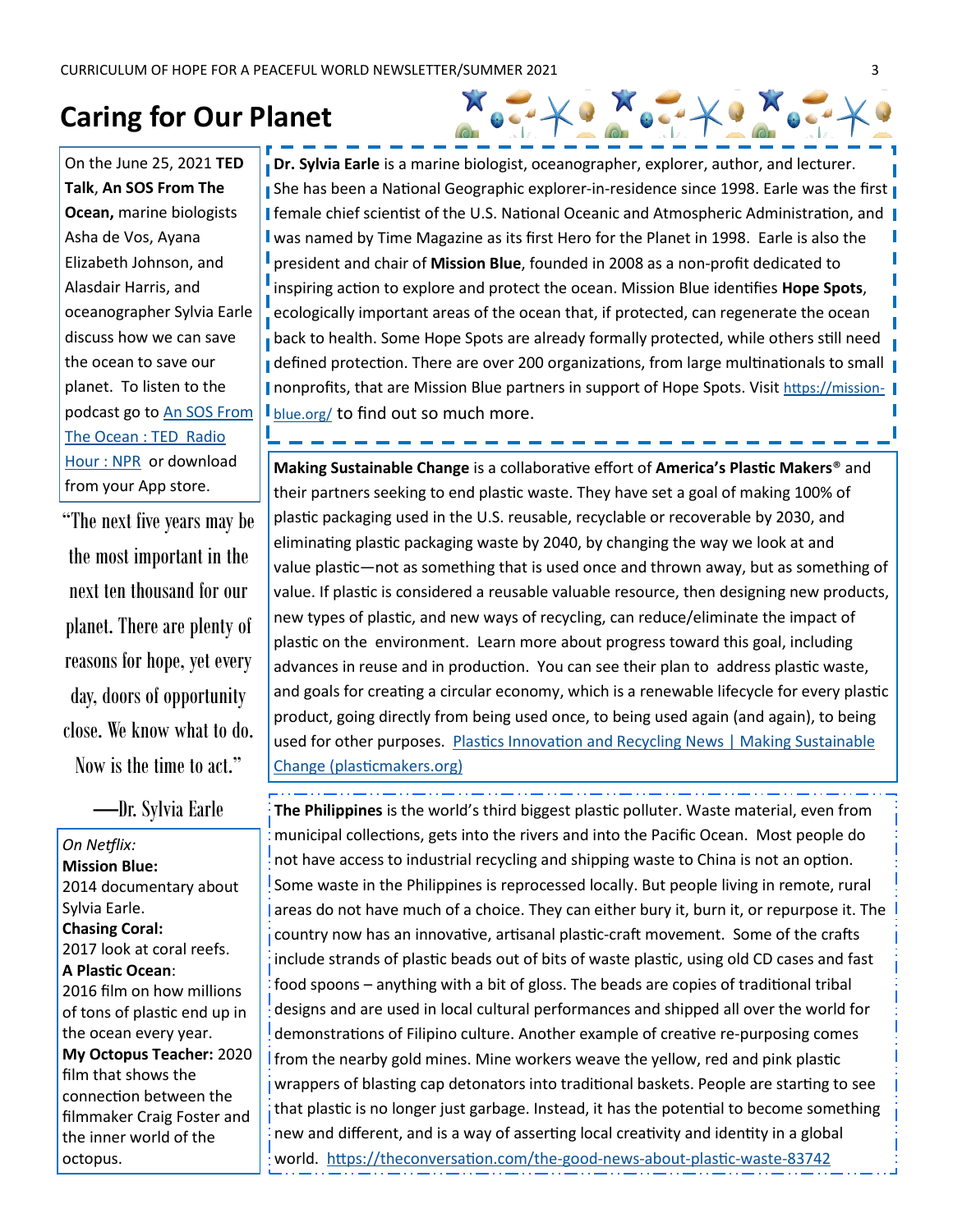### **Peacemakers at Work**

#### **Swords to Plowshares**

Since the Spring of 2017, a collaboration among the Newtown Action Alliance, the Episcopal Church in Connecticut, the CT Conference of the UCC, Yale New Haven Hospital, the New Haven Police Department, the CT Department of Corrections, RawTools of

Colorado, and Bishops United Against Gun Violence has focused on taking guns that have been voluntarily turned in through buy-backs in Greater New Haven and turning them into gardening tools. The process includes destroying the guns and forging them into tools using blacksmithing techniques and equipment. The first 'crop' of tools will be given to High Schools and Community Gardens in Greater New Haven. The program in CT is part of a nationwide Swords to Plowshares program, whose mission is to help teach new ways to solve problems through relationship, dialogue, and alternative means of justice. <https://rawtools.org/>

#### **Save Our Monarchs Foundation**

**Save Our Monarchs Foundation** is a non-profit organization dedicated to saving monarch butterflies. Save Our Monarchs believes that we can save the monarchs by planting more milkweed seeds. They are reaching out to individuals and organizations and asking them to help the monarchs by planting milkweed in the right location and making sure that the seeds are planted and cared for properly. They work with school districts across the country to educate students about the plight of the monarch, and spread the word throughout their community through various fundraising efforts and outreach. Their goal is to get every school to plant a 10' x 10' garden plot designed just for pollinators, including monarch butterflies and bees, creating more than 20,000 Pollinator Gardens in 2021.

[www.saveourmonarchs.org/](http://www.saveourmonarchs.org/schools.html) [schools.html](http://www.saveourmonarchs.org/schools.html)



**Gotta Have Sole's** mission is to provide homeless youth with brand new shoes to help them feel confident, comfortable, and special. Founder Nick Lowinger was inspired to start **Gotta Have Sole®** when, at a very young age, he saw children in homeless shelters in Rhode Island who didn't have shoes or had shoes that were used and falling apart. He started donating his gently used clothing and footwear. Several years later as a community service project for a 2010 religious coming-of-age ceremony, he started Gotta Have Sole® He has donated new footwear to



over 100,000 children in homeless shelters across every state in the US. Find out more,  $\sum$  including how you can help at:

#### [www.gottahavesole.org](http://www.gottahavesole.org)

**Mari Copeny** is a 13 year old from Flint, Michigan known as Little Miss Flint. She first came into the public eye with her letter to President Obama about the Flint water crisis, which led to the approval of \$100 million in relief for the city. Since then she has continued her involvement and continues to make an impact. Mari works with the antibullying group Trendsetters Productions. She is a member of the Flint Youth Justice League. Mari has spoken at the March for Science about how the Flint water crisis has affected her community. She sits on the Flint Youth Justice League and the MDE Anti-Racism Student Advisory Council. Mari has used her platform to not only bring awareness to her community but to give back. She has raised over \$500,000 for her Flint Kids projects including giving out over 16,000 backpacks stuffed with school supplies, a yearly Christmas event with thousands of toys, Easter baskets, movie screenings, and more. She has a book project where she gets books by authors of color into the hands of local children. Her "Dear Flint Kids" letter project has received thousands of letters of support to the children of Flint from people all around the world. She has also raised over \$250k and given away over a million bottles of bottled water. But, according to her site, she takes the most pride in pivoting away from single-use bottled water to partnering with a company (Hydroviv) to produce her very own water filter, that is shipped all over the country to those that are facing toxic drinking water. To date she has raised over \$400k to produce her filters. Learn more at [www.maricopeny.com](http://www.maricopeny.com)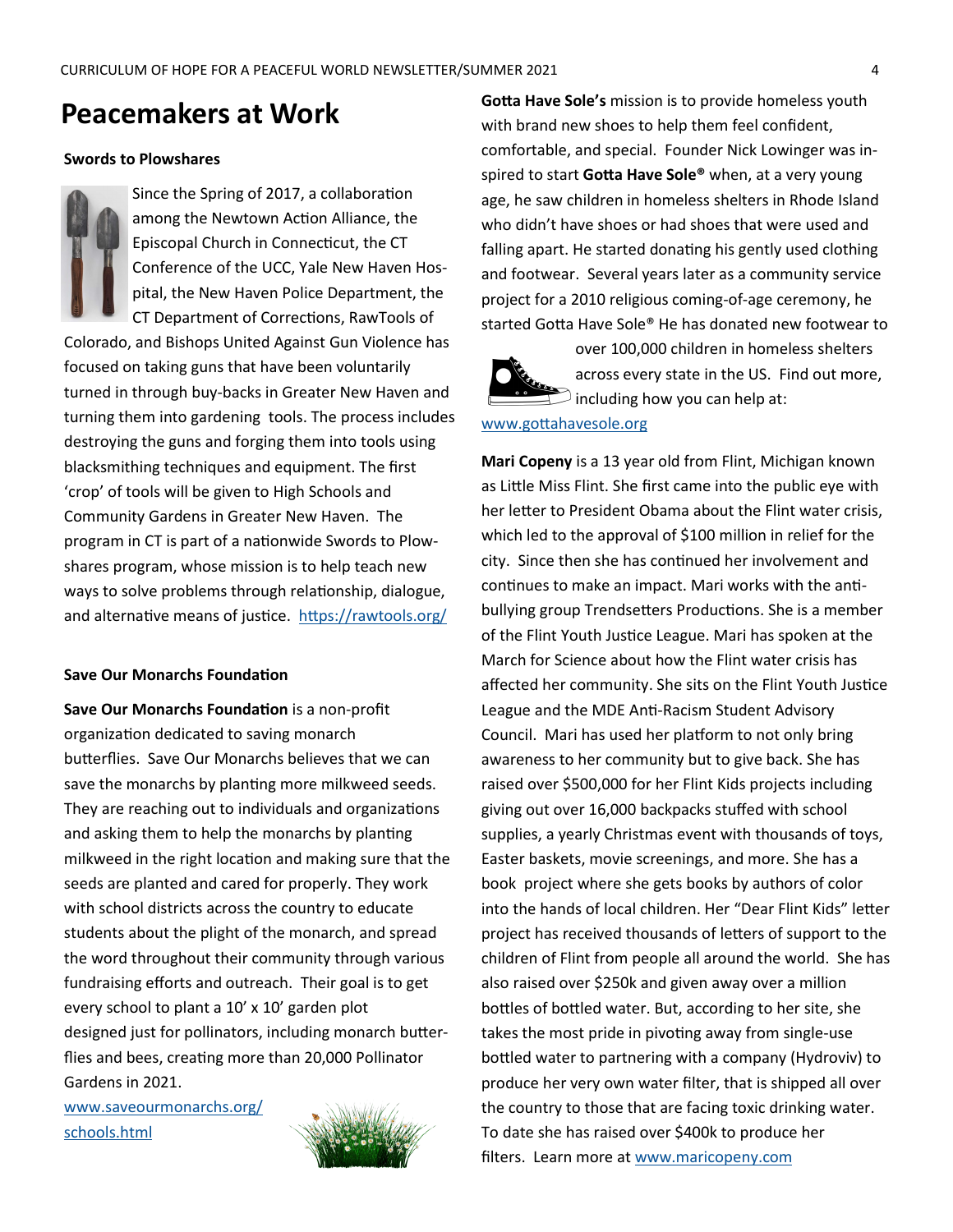# **Resources**

### *Teaching about the Holocaust*

If you are teaching about the Holocaust, be sure to visit the **Holocaust Museum's** website to find free educational resources and professional learning opportunities. The Museum offers a variety of programs dedicated to promoting accurate and relevant teaching of the Holocaust. In addition to lesson plans and videos, you can download poster sets to use in your classroom that cover topics like propaganda and the roles of individuals during the Holocaust. Primary sources with detailed descriptions and English translations, including diaries, letters, testimonies, art, and other materials from the Holocaust are also available. A virtual field trip for classrooms, families or individuals, hosted on Google Arts & Culture, allows visitors to explore nine interactive galleries at the US Holocaust Memorial Museum. [www.ushmm.org/teach](http://www.ushmm.org/teach)

### *Teaching about Civics*

[iC](http://www.icivics.org)ivics was founded by Justice Sandra Day O'Connor in 2009. It has become the nation's leading non-profit civic education provider of high-quality, non-partisan, engaging, and free resources to more than 7.6 million students annually, in all 50 states. **iCivics** digital civic library includes more than 260 curricular resources, digital literacy tools, professional learning materials, and educational video games.

In 2018, iCivics founded and now leads the CivXNow Coalition: a growing movement of 150+ members calling for a civic education revival in America. The National Endowment for Humanities tasked iCivics, along with partners at Harvard, Arizona State and Tufts Universities, to lead a coalition of 300 experts in assessing the state of, and best practices in, the teaching of American history, civics, and government in K-12 education in order to prepare young Americans for informed and engaged civic life. [www.icivics.org](http://www.icivics.org) 

### *Teaching about Race and Ethnicity, Religion, Ability, Class, Immigration, Gender and Sexual Identity, and/or Bullying and Bias*

**Teaching Tolerance** has had a name change to better reflect their mission, and is now **Learning for Justice***.* You can search their library of short texts that offers a diverse mix of stories and perspectives. This multigenre, multimedia collection aligns with the Common Core's recommendations for text complexity and the Learning for Justice Social Justice Standards. Choose from informational and literary nonfiction texts, literature, photographs, political cartoons, interviews, infographics and more. You can also filter by text type, grade level, subject and topic. Make sure you check out their film kits that are free to employees of K–12 schools, schools of education, houses of worship and youth-serving nonprofit organizations, as well as lesson plans and professional development opportunities. [www.learningforjustice.org](http://www.learningforjustice.org)

### *Teaching about Climate*

The **Zinn Education Project** promotes and supports the teaching of people's history in middle and high school classrooms across the country. The website offers free, downloadable lessons and articles organized by theme, time period, and reading level including lessons on the climate crisis.

The Zinn Education Project has launched a campaign to "**Teach Climate Justice**." You can find free classroomtested lessons, workshops for educators**,** and a sample school board climate justice resolution. Many of the lessons come from *A People's Curriculum for the Earth: Teaching Climate Change and the Environmental Crisis*, a teaching guide published by Rethinking Schools. [www.zinnedproject.org/campaigns/teach](http://www.zinnedproject.org/campaigns/teach-climate-justice)-climate-justice



**"If you are planning for a year, sow rice; if you are planning for a decade, plant trees; if you are planning for a lifetime, educate people." – Chinese proverb**